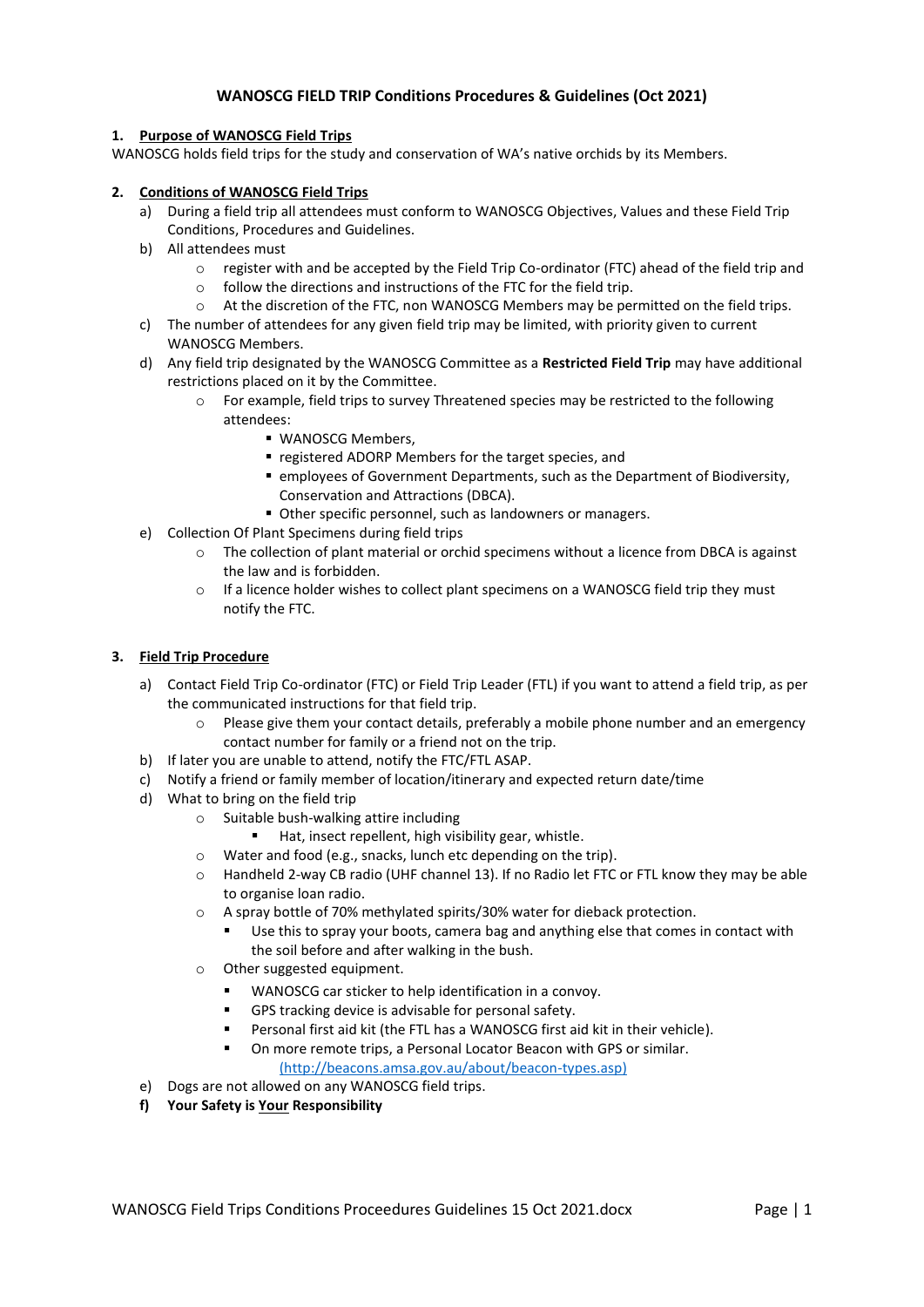### **On Arrival at the Meeting Place** (as notified by Field Trip Co-ordinator/Leader prior to trip)

- o Register with FTL and sign attendance sheet, including an emergency contact.
- o Notify FTL of any health issues or concerns you may have.
- o Wait for instructions before leaving meeting place.
- o Spray boots and equipment with meth/water mix.

## **Vehicle Convoy Procedure** (when travelling with the group to locations)

The road safety and the normal road rules for your vehicle is of prime importance and take precedence at all times.

Follow the following convoy procedure if and when it is safe to do so.

- o Note registration and make of the car in front of you.
- o Keep the car behind you in view at all times where possible.
- o Slow down or stop if the car behind is not visible, until it is.
- o At a turn off, ensure the car behind you is indicating before you turn the corner.
- o Use two-way radios on UHF Channel 13 to communicate with others (in convoy and out in the field).
- o Use WANOSCG car sticker to assist with vehicle identification.

### **During the Field Trip**

- o Follow directions of FTL to ensure protection of habitat and orchids.
- o Try to split groups into smaller numbers to minimise time for access to Orchid finds and taking of photographs.
- o Follow trails and walk carefully through the bush to minimise habitat damage.
- o Watch out for hazards and snakes; be mindful and careful where you walk.
- o Look for orchids along tracks and roadsides.
- o Do not collect plant material or orchids unless you have a licence from DBCA, and it is deemed necessary in order to record a new location for a species.
- o Avoid disturbing soil where possible, especially in wet areas or creek lines.
- o Share orchid finds and keep in contact with others via two-way radios (Channel 13).
- o Keep other attendees in view at all times, where possible.
- $\circ$  Proceed to orchids in an orderly manner and wait your turn to see/photograph them.
- o Do not damage protecting shrubs to get a better photo, ask for help to hold them away.
- o Tag an orchid if necessary, so that others may see it, but remove tag before leaving the area.
- o Monitor time at each location and return to the cars as instructed by FTL.
- o Report any safety concerns or issues to the Trip Leader.

# **On Completion of the Field Trip**

- o Return to the meeting point/cars:
	- at the time designated by FTL; or
	- when asked to return by the FTL; or
	- vou hear short successive blasts of a car horn.
- o Notify the FTL when you are leaving the trip, especially if it is earlier than others.
- Spray boots and equipment that touched the ground with the Metho / Water mix, especially if you have been in a known dieback or susceptible area.

# **Field Trip Report**

- o Person designated to record orchids seen compiles a list or spreadsheet and sends it to the person designated to write the report.
- $\circ$  Person designated to write the report uses the orchid list and own experiences to write a report for the WANOSCG Bulletin and sends it to the Bulletin Editor, along with photos.
- o Data from the field trip to be sent to the Registrar for inclusion in database, using the Database input spreadsheet (newmann@bigpond.net.au).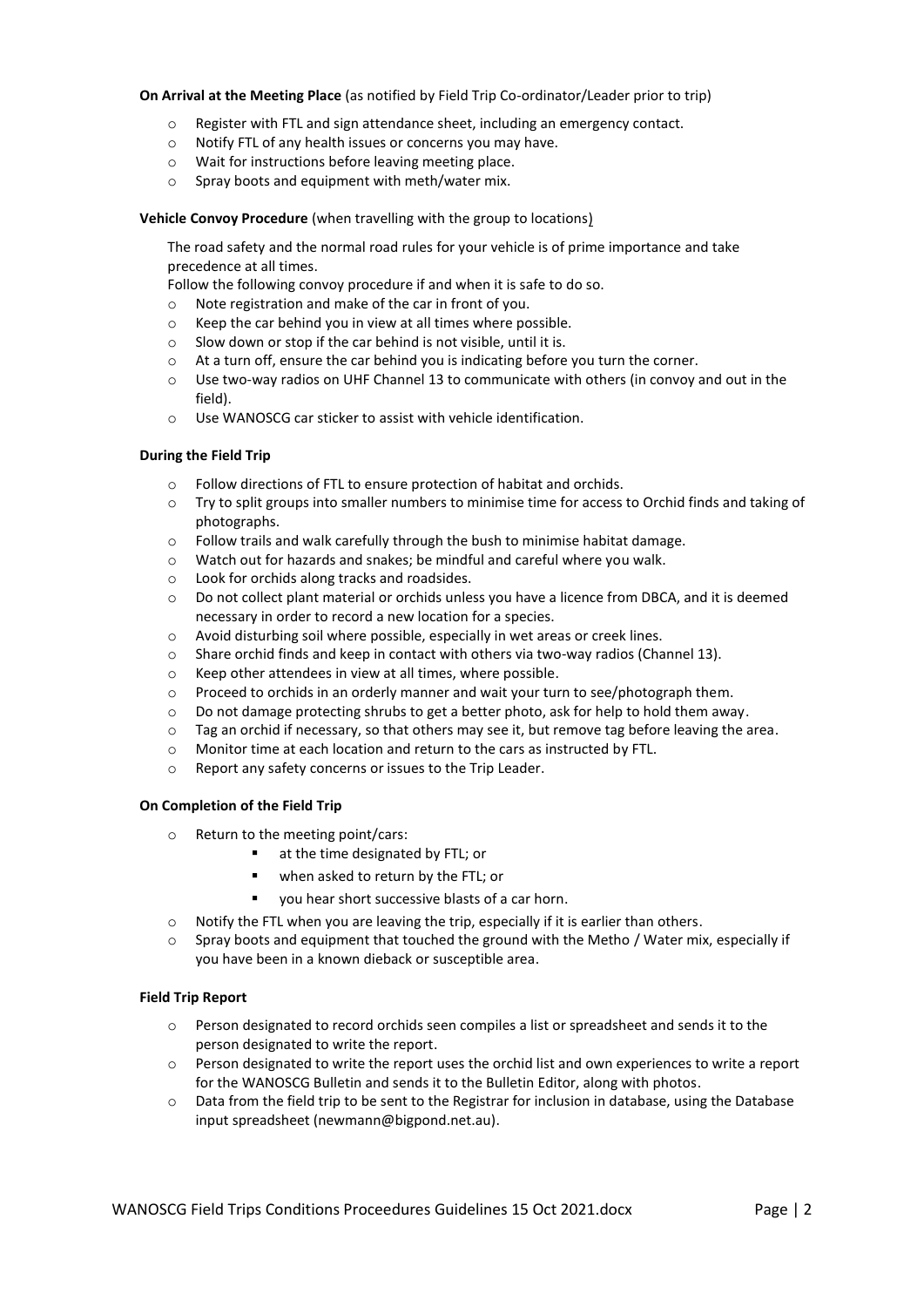## **Other Notes**

- o Your mobile phone contact number is useful in case we have to contact you with a change of plans, or if you are late arriving or get lost during the trip.
- o The FTC or FTL will contact you via email with details of meeting time and place before the trip.
- $\circ$  Participating in field trips gives you great opportunities to learn about orchids, find new areas to explore and to get to know other WANOSCG members...and it is fun!

#### **Personal Field Trips**

- o Note the above 'During the Field Trip' procedures.
- o Record what you see with photos and a list, using books and field guides to help with ID.
- o Send data to Registrar (as above) to add to the database.
- o Notify other members of your finds at meetings, via WANOSCG Facebook site or via an article in the Bulletin, if you want to – noting that threatened species locations should be kept confidential.
- o Bring photos to meetings or post on the WANOSCG Face book site for help with ID if you need to.

### **4. Field Trip Guidelines**

### **To Reduce the Risk of Getting Lost**

There is always potential for getting lost in the bush. The following will assist you keeping safe: -

- $\circ$  Use a GPS and mark your vehicle and an entry waypoint when commencing a walk.
- o Use a portable two-way radio tuned to UHF channel 13
- o Carry spare batteries for GPS. Ensure radio is charged or has spare batteries.
- o Wear hi visibility clothing.
- o Carry a whistle.
- o Stay within eye contact of the group.
- o Search with a partner (buddy).
- o Return to the vehicles when notified or at the allotted time or if you hear car horns

### **To Help Prevent the Spread of Die Back**

- o Carry a spray bottle containing 70% Methylated Spirits 30% water in your vehicle.
- $\circ$  Spray footwear and equipment when entering and leaving susceptible areas.
- o Do not enter dieback areas when it is wet

#### **Threatened Orchid Field Trips**

- o WANOSCG trips to see Threatened orchids will only proceed after consultation with DBCA staff.
- $\circ$  WANOSCG members should respect the privilege of visiting orchid sites that are not generally known or accessible to the general public. They should not disclose or mark the location of rare, threatened or priority taxa to non-members, or visit these sites unnecessarily.
- $\circ$  Large groups should be split up to minimise impact when visiting sensitive orchids.
- o In order to protect rare and threatened orchids and their habitat, restrictions may be imposed on the number of members attending such field trips.
- o Field trips to Threatened orchids will be designated as Restricted Field Trips which may have additional restrictions.

## **Minimization of Environmental Impact**

- o Look for orchids along tracks and roadsides as they often grow in these areas
- $\circ$  Follow existing trails in the bush, if possible, to avoid unnecessary damage to the undergrowth.
- o Avoid disturbing vegetation and soil, especially in wet areas and creek lines.
- o Walk and kneel carefully when photographing orchids to minimise habitat impact.
- $\circ$  Regulate members going in to photograph an orchid, one at a time, to minimise damage.
- o DO NOT break or damage protective vegetation to get a clearer photo. Ask for assistance from another person to hold back vegetation. Prickly vegetation, branches and plant litter assist orchid survival in many ways including keeping grazing animals at bay.
- $\circ$  If accessing bush tracks by vehicle always attempt to make minimum impact on the bush and try to stay off the sides of tracks as orchids often grow in these areas.

WANOSCG Field Trips Conditions Proceedures Guidelines 15 Oct 2021.docx Page | 3